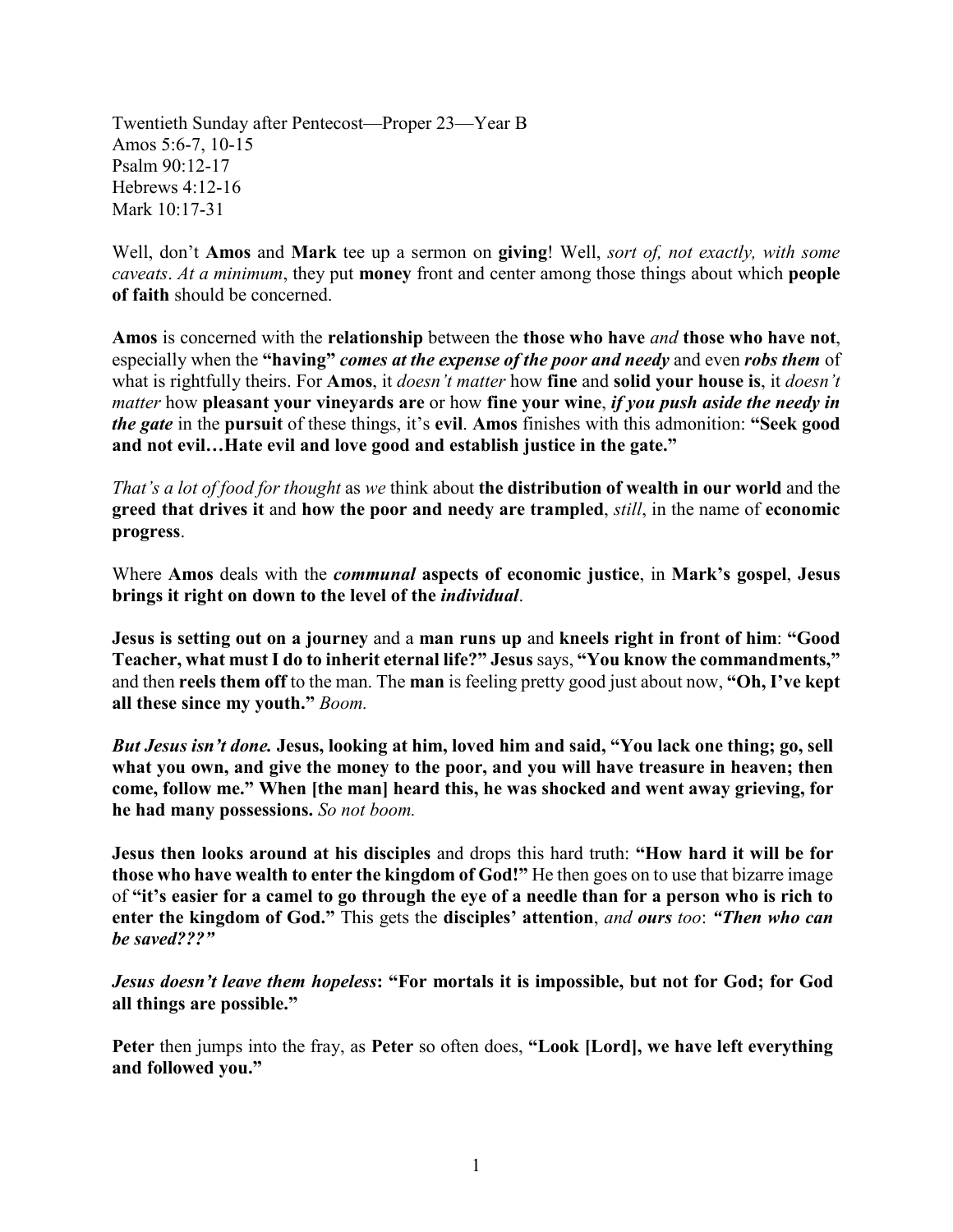And **Jesus** then says a mind-blowing thing: **"Truly I tell you, there is no one who has left house or brothers or sisters or mother or father or children or fields, for my sake and for the sake of the good news, who will not receive a hundredfold now in this age—mind you,** *with persecutions***, it won't be easy—and in the age to come eternal life. But many who are first will be last, and the last will be first."**

**Jesus** is helping us to grab ahold of some **fundamental truths**. **He's calling us to wrestle hard**  with **the things that we grasp** *and* **hold onto for dear life** *and* **just can't release**, and **money** is just one of those things that can really trip us up.

*We think* **our security rests** in **what we possess**, in **what we own**, in **what we've accumulated**, in **the things we control**—that's what **delighted the man about Jesus'** *first* **answer**. **Keeping the commandments was firmly in his control**, *but when Jesus challenged that sense of control* by **asking the man to relinquish what he held most tightly**—that **realm of the man's possessions**—*then we see how stuck the man is*.

Uncomfortably, *maybe we see how stuck we are too*, **how much control we still want to hold**, **how hard it is to let go**, and **how possessed we can still be**. *Compared to most of the world, we are rich beyond compare*, and *we know* **Jesus is coming for us in this story**. We may find ourselves crying out too, **"Then who, who can be saved, Jesus?" "Under your own steam, it's impossible,"** comes the reply, **"but with God's help, all things are possible."**

*But what Jesus goes on to teach isn't just about the abundance that comes if you leave it all behind*, it's **also about inviting us into the heart of God**, who, as the **Trinity** teaches us, is **always all about the flow**—the **flow of life**, the **flow of energy**, the **flow of love**, that **always turning waterwheel of giving** *and* **receiving**, **pouring out** *and* **opening wide to be filled**, **generating power and life all along the way**.

And *this* **is the heart** of **any practice of giving** *and why* **this practice is central to our life of faith**. **When we can** *release* **whatever it is that we grasp**, **whatever it is that** *we think* **we**  *possess*, **when we can** *let go* and *release* **through the act of giving**, *then* we are **also free to open our arms to** *receive* **what is flowing towards us**. It isn't easy, and **Jesus lets us know that hardship comes** with a **generous response to life**, but oh my, *what you receive in return is astounding*.

When we **cling to money**, or **security**, or **safety**, or **esteem**, or **status**, or **control**, or any of the **thousands of ways we find to cling**, *we're stuck*; there's **no movement**; **nothing is being generated**; we **can't find a way to pour out** what **we've so graciously been given**, and there's **no capacity to receive what God**, the **universe**, our **neighbor**, so **generously want to give us**.

In this sense, **giving is linked to our** *salvation* in the deepest sense of that word—**giving is integral to our** *wholeness* and **our place in the flow of love**.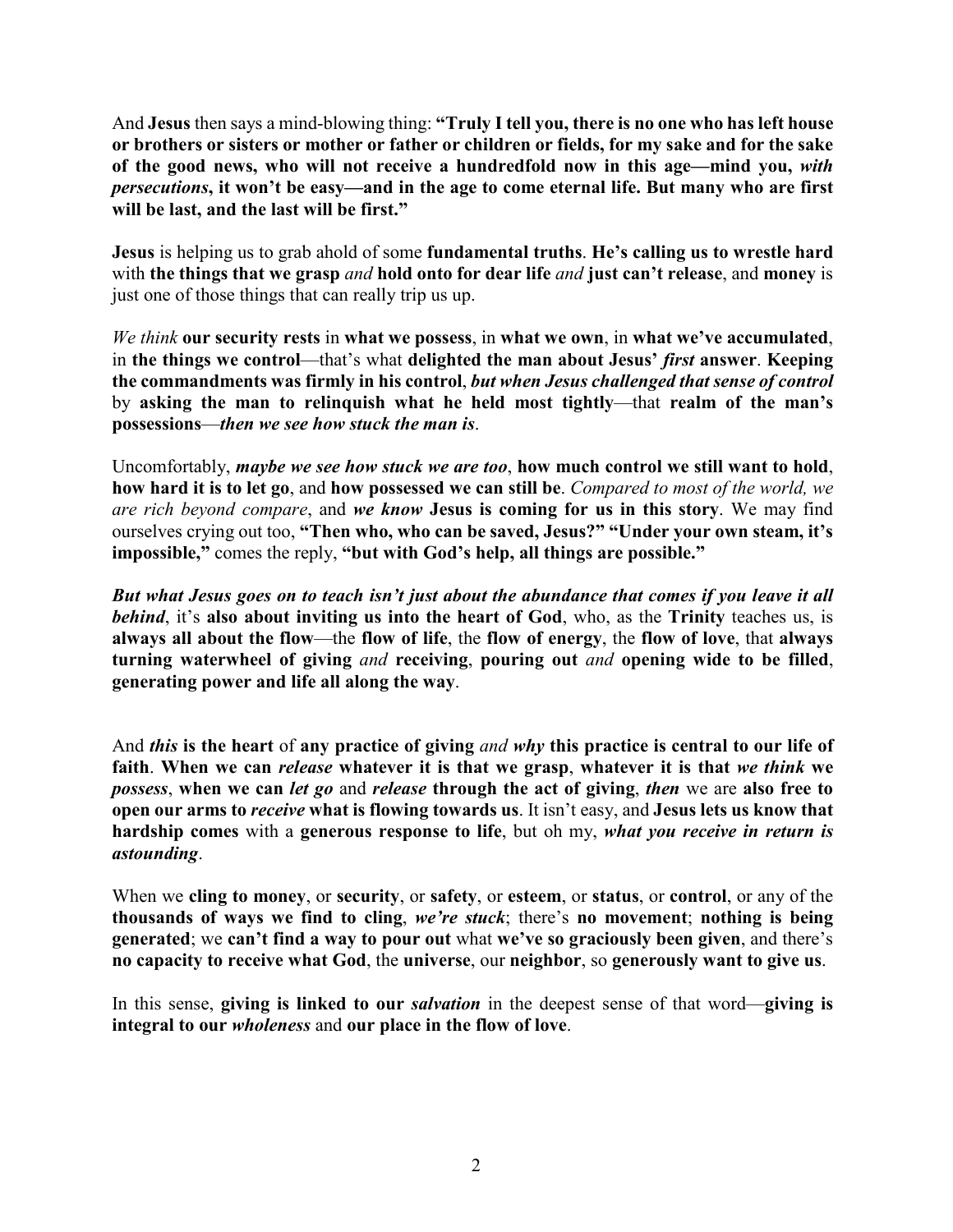A **conversation** with my college student recently brought all of this home to me. Apparently, **tithing came up in lunchtime conversation with her friends**. Me, being a priest, became the **go-to person** to answer, what felt like, **trick questions**.

She texted: *"How does giving 10% of your earnings make you closer to Jesus?"* And I responded: *"It helps me remember that everything is a gift from God and simply on loan to me. The spiritual practice of giving helps to remember that everything is blessing and not to get too attached to anything. It helps me to align my priorities. I don't give to make Jesus love me more, I give because I know that I'm infinitely loved whether I give or not."*

Then came the **Amos question**: *"Why don't you give it to the poor then?"* To which I responded: *"Great question,"* while I let *that* question settle and thought a little deeper. I continued, *"We give our tithe to the church and to other organizations that are doing hands on work with those at the margins or who are equipping people to do that work of outreach and justice. People that do that frontline justice work need to be nurtured and sustained so we give to places that do that. And a part of what we give does go directly to those in need."*

We all have to answer these questions. **Do we give to get closer to Jesus, kind of a quid pro quo?** That's how **the man in Marks' gospel viewed obtaining eternal life**; that's how **a lot of churches preach about giving**, OR **do we give to participate in the flow of love that's always flowing?** And we have to wrestle with the **Amos question**—**how are** *we*, and *the resources we steward*, **engaging with the poor?**

And let me be clear, *this is never just about money*, *but it is also about our gifts and passions.* **Jesus talks a lot about money** because **he knows how easily we get tripped up here**, *but we can also cling to gifts and passions***,** *or neglect them, bury them even*, and *not offer them* **out into the world**. **Brené Brown** once said, *"Unused creativity is not benign. It metastasizes. It turns into grief, rage, judgment, sorrow, shame. We are by nature creative."* Our **creativity**, our **passions**, our **gifts**—*these are all part of the flow*—**things we offer up** and **things we receive back** *a hundredfold*.

It's **not so much that giving** *and* **receiving** is *a thing we do*, as it is **that giving** *and* **receiving** is **a way** *we live* **in the flow**, which is **just another way to say**, it's **how we** *live life* **in the heart of God**.

So, *at the deepest level*, we are **compelled to give** in **whatever way** that **Jesus and we discern**  is *right for us*, **but that doesn't answer the question** as to *where we are to direct our giving.*

**Let's keep it simple. Direct your giving** to **whatever** and **wherever helps you live more deeply in that flow**. Think about **places** that are **pouring back out into the world**. Think about **places** that **teach you how to let go** AND **how to receive with grace**. Think about **places** that **keep the poor and needy ever in your sight**. Think about **places** that **fill you up** *so that* **you can pour yourself out**. Think about **places** that **help you** to **grow your trust** *so that* **you are able to relinquish**, **not just your financial resources** *or* **your gifts** *or* **your talents**, **but also relinquish your fear** *and* **anxiety** *and* that **voice** that whispers, **"there is not enough, ever."**